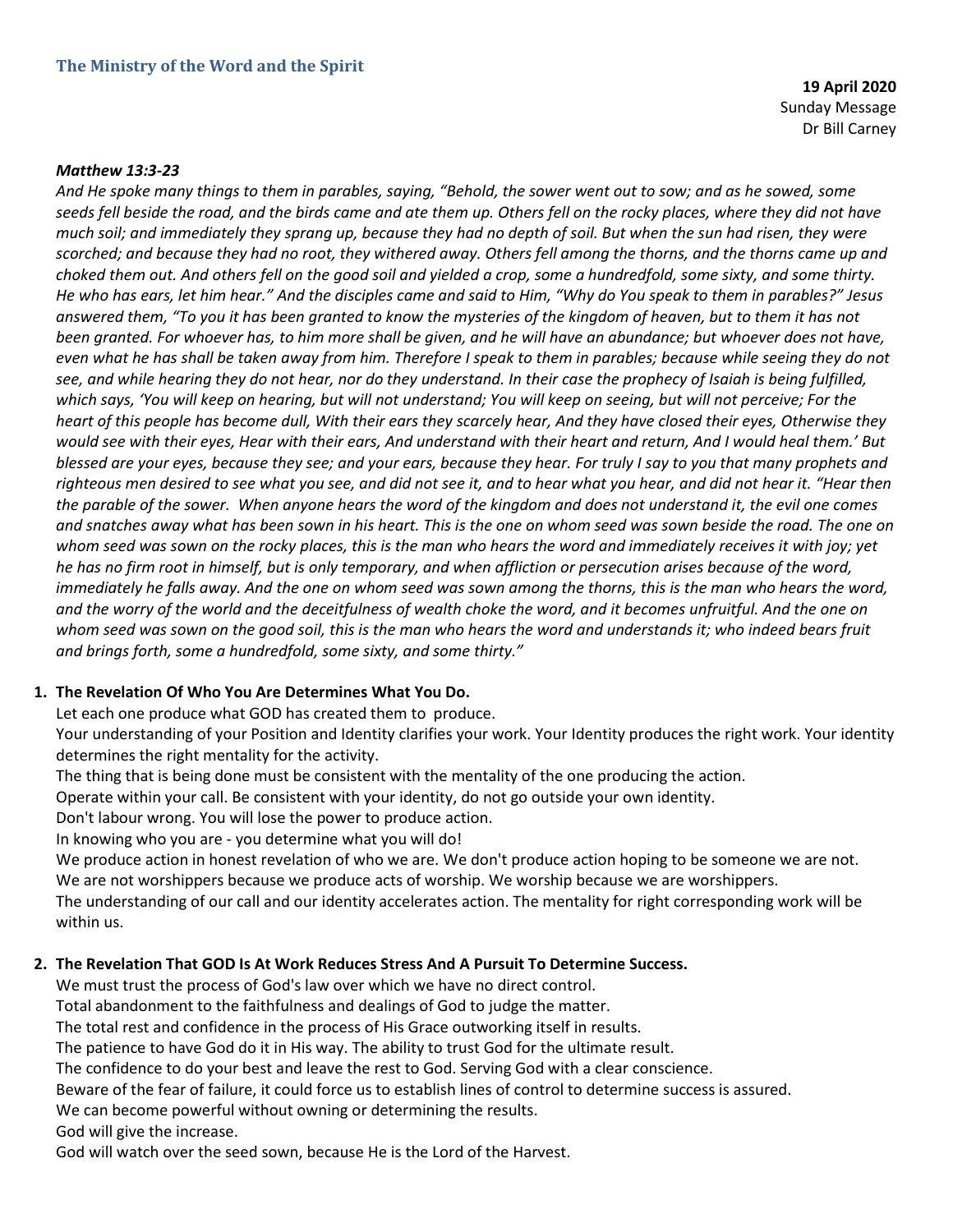### **3. The Revelation Of The Condition Of The Hearts Allows For An Accurate Way Of Ministry.**

The sower can make adequate preparations to the soil so that it yields a better harvest.

Knowing the condition of the soil in which the seed is sown can be useful.

By removing the obstacles in these soils, the sower can ensure deeper roots and a healthier condition and environment for the seed to survive and bring forth a harvest.

The sower must work on the condition of the soil as he knows the valuable seed will require a certain type of soil condition. The valuable seed can be sown in any soil condition, but the degree of fruitfulness and yield will be different. The sower should also determine the condition of the soil into which he is sowing, so that what is precious is not set before swine. The sower who has selected the seeds must also be selective in the ground he will sow those seeds in order to get maximum results.

## **4. The Revelation of the Word Exposes the The Condition of the Heart.**

The revelation of the condition of the heart helps remove mixture from the kingdom (separates the righteous from the unrighteous).

• The sower uses his seed to evaluate and expose the conditions of the soil.

Deception is arrested.

Deliverance is complete.

The Word is going to divide the righteous from the unrighteous.

The Word will expose the condition of every heart by bringing the yield of harvest, we have let it bring forth.

The fault is not in the seed word, but the fault is in the condition of the hearts and the result will be dependent on the attitude to the seed word heard and received.

God is sending forth His Word to divide the soul and the spirit, judging the intentions of the human heart *(Heb. 4 :12)*. *"Today when you hear His voice - do not harden your hearts."* - *(Hebrews 4:7)*.

The Word will expose the true condition of the human heart. It will expose every speculation and lofty thing hidden in your mind against God. These strongholds are exposed so that it can be torn down *(2 Corinthians 10: 3-6)*.

The true condition of hearts are not revealed until the Dabar word goes out to them. The entrance of Your Word brings forth light *(Psalm 119:130; Psalm 97:11)*. The power of deception and the blind spots

of our lives are removed, when the Word comes to us.

# **5. The Revelation of the Word Will Prove the Hearts and Help Them PREVAIL.**

• The sower must understand that the seed sown will bring the people into conflict with both their hearts and their environment.

The seed sown into their hearts will expose them to their own true condition as well as put them in the frontlines of demonic attacks.

They will come into conflict first with themselves. Their conscience will prick them for delayed obedience and disobedience.

They will come into conflict with the powers of the air who will attack, to steal the seed they have heard and received. The enemy will engineer circumstances and situations to choke and destroy the Word that has been sent into their hearts.

Persecution will arise because of the Word. The worry of the world and the deceitfulness of riches will attack to choke the word to prevent it from bearing fruit.

The seed must become a tree and the tree will have fruits. The inability to yield to the process of fruit bearing causes a lot of suffering in the heart of the heavens.

## **6. The Revelation of the Word is Outworked Accurately In Those Who Are Mature.**

The sower understands that there are different levels of maturity, even in the good soil, knowing only the best will yield a hundred fold. Though the soil was generally good, the quality of the yield from each portion of ground determined it's fertility. The hundred fold came because the ground was at it's maximum quality.

The Word of the Kingdom is consistent, but the results, even on the good soil, varies because of who or how mature the person is who receives it.

## This is the man *(Matthew 13:19- 20, 22-23)*.

The young man will bring it to 60-fold and the child 30-fold. The 30-fold represents bearing fruit, the 60-fold represents bearing more fruit and the 100-fold represents bearing much fruit *(John 15:2, 5)*.